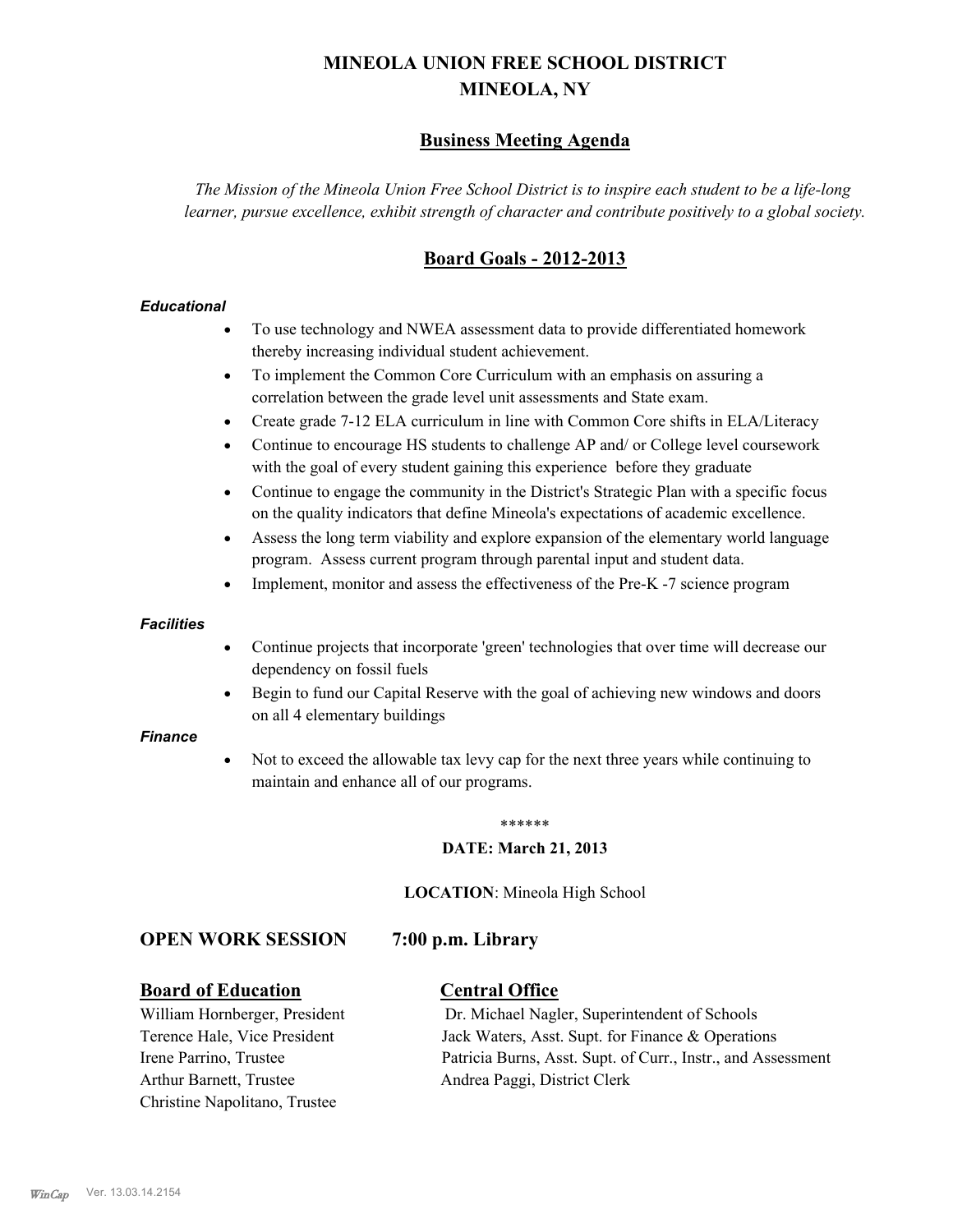**A. Call to Order** 

**B. Pledge of Allegiance**

**C. Reading of Mission**

- **D. Moment of Silent Meditation**
- **E. Dais & Visitor Introductions**

**F. High School Student Organization Report**

#### **G. BOE Reports**

**a. Comments from Board Trustees**

**b. Comments from Board President**

**c. Comments from Superintendent**

#### **H. Old Business**

#### **I. New Business**

#### **J. Consensus Agenda**

**RESOLUTION # 48 -BE IT RESOLVED** that the Board of Education approves the consensus agenda items J.1.a. through J.7.a., as presented.

| <b>Motion:</b><br>Second: |     |
|---------------------------|-----|
| Yes:                      | No: |
|                           |     |
|                           |     |
|                           |     |
| Passed:                   |     |

#### 1. **Instruction**

- a. Appointments Instruction
- That the Board of Education approves the appointment of Nicholas Tonini, to the position of Part Time (.7) Physical Education Teacher, at Meadow Drive, to fill the vacancy left by the transfer of Hilary Pavels, effective March 8, 2013 to on or before June 30, 2013, with a salary of .7 of BA, Step 1, \$58,123 equaling \$40,686 pro-rated. 1.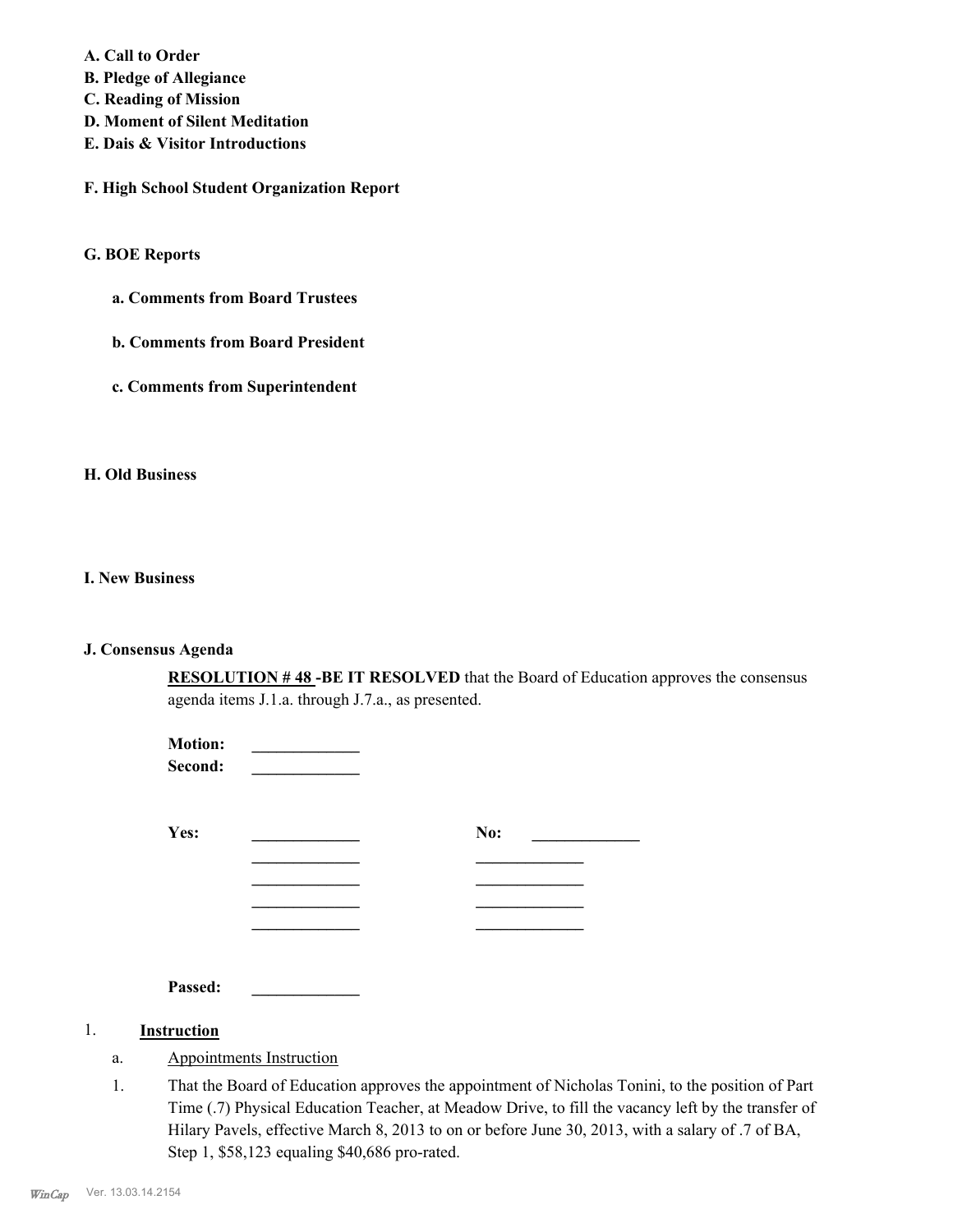- That the Board of Education approves the appointment of Anthony Demarino, to the position of Chaperone for the following field trips: 2.
	- Winter Guard, over-night field trip to Providence, RI, March 22-24, 2013
	- Winter Guard, over-night field trip to Dayton OH, April 10-14, 2013
- That the Board of Education approves the appointment of Lisa Granath to the position of Chaperone for the following field trips: 3.
	- Winter Guard, over-night field trip to Providence, RI, March 22-24, 2013
	- Winter Guard, over-night field trip to Dayton OH, April 10-14, 2013
- That the Board of Education approves the appointment of Lauren Granath to the position of Chaperone for the following field trips: 4.
	- Winter Guard, over-night field trip to Providence, RI, March 22-24, 2013
	- Winter Guard, over-night field trip to Dayton OH, April 10-14, 2013
- That the Board of Education approves the appointment of Amanda Alves to the position of Chaperone for the following field trips: 5.
	- Winter Guard, over-night field trip to Providence, RI, March 22-24, 2013
	- Winter Guard, over-night field trip to Dayton OH, April 10-14, 2013

### 2. **Instruction: Committee on Special Education**

a. That the Board of Education approves the CSE/CPSE/SCSE recommendations for programs and services for students with IEPs for the time period from 1/1/13- 1/31/13. Please be advised that all of the parents have received the student's IEP and a copy of their DUE process rights.

#### 3. **Instruction: Contracted**

a. That the Board of Education approves the Regional Summer School and Nassau County Virtual School Program Agreement between Nassau BOCES and the Mineola Union Free School District for the 2012- 2013 school year.

b. That the Board of Education accepts the Special Education Services Contract between the Westbury UFSD and the Mineola UFSD for the 2012- 2013 school year.

c. That the Board of Education accepts the Special Education Services Contract for a Parentally Placed student between the Bellmore-Merrick UFSD and the Mineola UFSD for the 2012- 2013 school year.

d. That the Board of Education accepts the Special Education Services Contract for a Parentally Placed student between the Herricks UFSD and the Mineola UFSD for the 2012- 2013 school year.

e. That the Board of Education accepts the Special Education Services Contract for a Parentally Placed student between the Glen Cove UFSD and the Mineola UFSD for the 2012- 2013 school year.

f. That the Board of Education accepts the Special Education Services Contract for a Parentally Placed student between the Half Hollow Hills Central School District and the Mineola UFSD for the 2012- 2013 school year.

g. That the Board of Education accepts the Special Education Services Contract for a Parentally Placed student between the Plainview-Old Bethpage Central School District and the Mineola UFSD for the 2012- 2013 school year.

h. That the Board of Education accepts the Special Education Services Contract for a Parentally Placed student between the Jericho UFSD and the Mineola UFSD for the 2012- 2013 school year.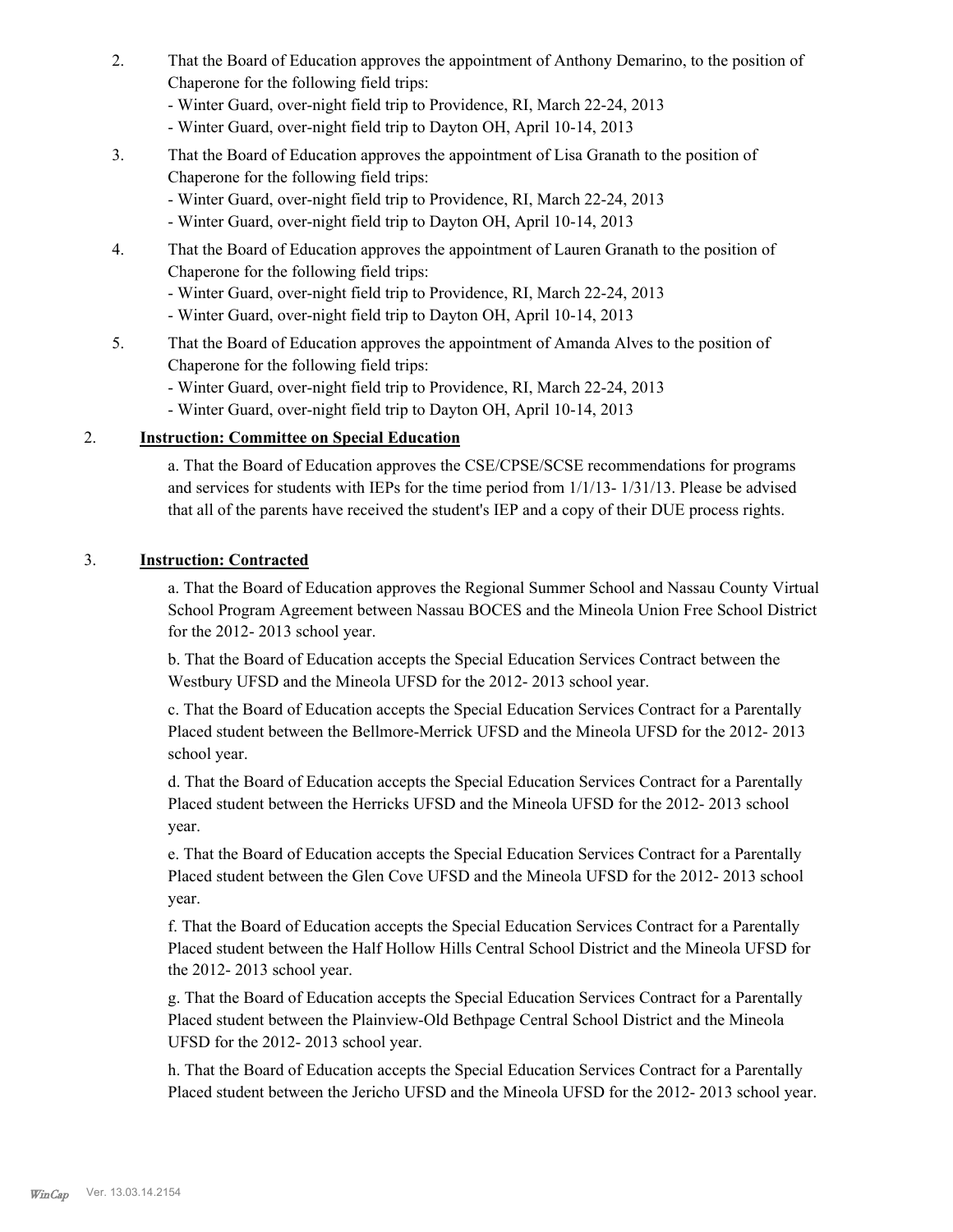i. That the Board of Education accepts the Special Education Services Contract for a Parentally Placed student between the North Shore Central School District and the Mineola UFSD for the 2012- 2013 school year.

j. That the Board of Education accepts the Special Education Services Contract for a Parentally Placed student between the Wantagh UFSD and the Mineola UFSD for the 2012- 2013 school year.

k. That the Board of Education accepts the Special Education Services Contract for a Parentally Placed student between the Hewlett Woodmere UFSD and the Mineola UFSD for the 2012- 2013 school year.

l. That the Board of Education accepts the Special Education Services Contract for a Parentally Placed student between the Huntington UFSD and the Mineola UFSD for the 2012- 2013 school year.

m. That the Board of Education accepts the Agency Agreement Agreement between Life's WORC and the Mineola UFSD for the 2012- 2013 school year.

### 4. **Instruction: Student Actions**

That the Board of Education approves the Selective Classification request for the following students: a.

- Erin Meehan, 8th grade student, to compete on the Girls Softball Team for the 2012- 2013 school year.

- Christen Patalano, 8th grade student, to compete on the Girls Lacrosse Team for the 2012- 2013 school year.

That the Board of Education approves the following out of state/ overnight field trip for the Winter Guard (Rockettes) competitions: b.

| -Fri/Sun | 3/22/33-3/24/13 | Winterguard Competition, WGI East Coast Championship, |
|----------|-----------------|-------------------------------------------------------|
|          |                 | Providence, RI (no school missed)                     |
|          |                 |                                                       |

-Wed/Sun 4/10/13- 4/14/13 Rockettes Competition, WGI Championships, Dayton, OH

## 5. **Civil Service**

- a. Appointments
- That the Board of Education approves, pending budget approval, the following High School Summer Worker positions, to be paid at their hourly wage as per their contracts: 1.

2 - Clericals from 07/01/2013 - 08/30/2013 to Cover Office; Assist with the Opening & Closing of School. Assist with orders. Assist with Mineola East.

1 - Student Workers from 07/01/2013 - 08/30/2013 to Barcode new books, organize the bookroom, unpack new supplies, distribute Parochial school books, assist with Mineola East.

3 - Summer Workers for one week prior to School Opening for three half days & two evenings to assist with Mineola East.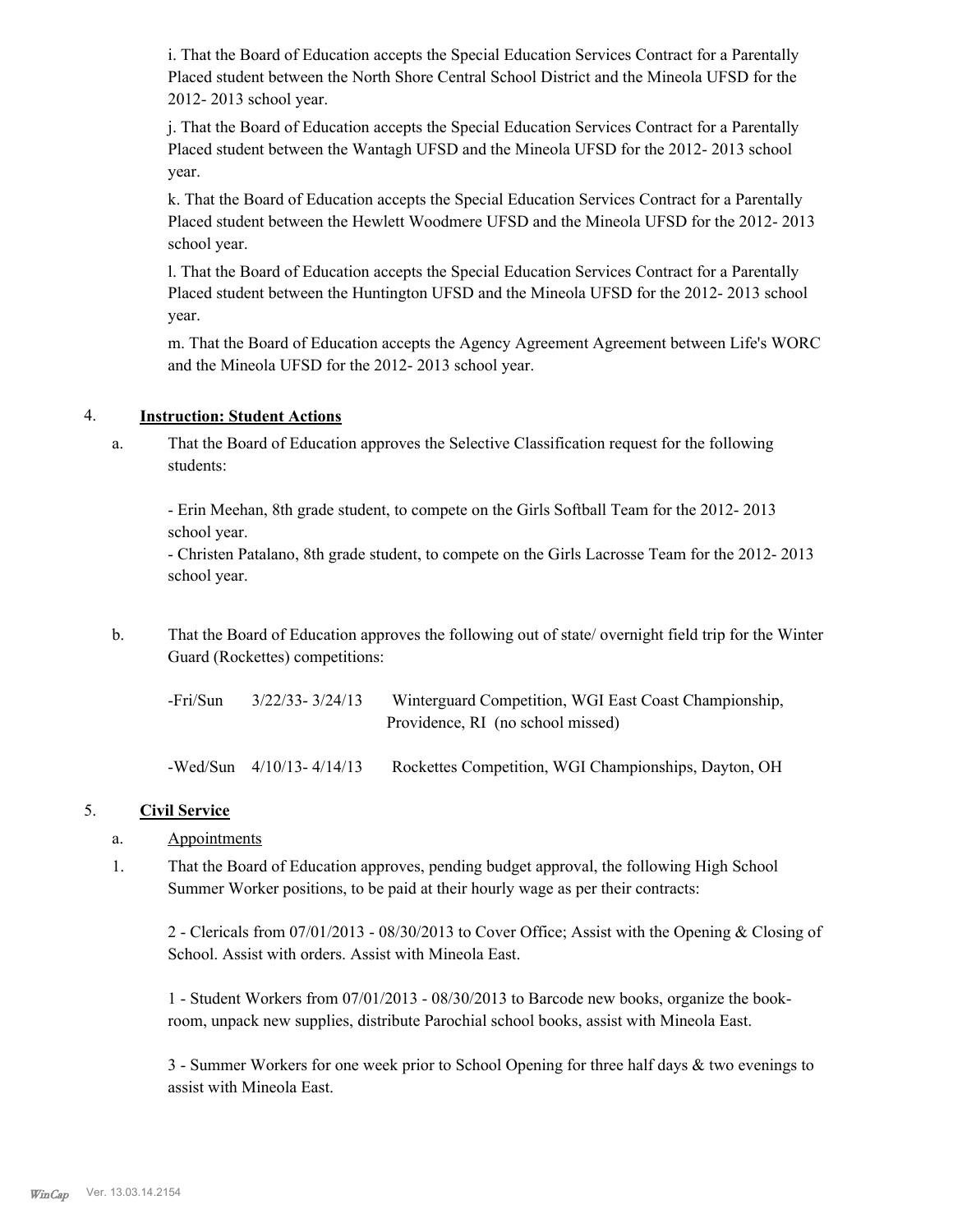#### b. Leave(s) of Absence

That the Board of Education grants a request to Mary Spollen, Bus Attendant for Transportation, for an unpaid Leave of Absence due to personal reasons, effective March 15, 2013 through March 22, 2013. 1.

## c. Leave(s) of Absence

That the Board of Education approve a paid Medical Leave of Absence due to family illness, to Frances Lapoff, Bus Attendant in Transportation, effective April 3, 2013 through April 12, 2013. 1.

# 6. **Business /Finance**

# a. **Treasurer's Report**

That the Board of Education accepts the Treasurer's report for the period ending January 31, 2013 and directs that it be placed on file.

## b. **Approval of Invoices and Payroll**

That the Board of Education accepts the Invoices and Payroll for the period ending February 28, 2013

| Warrant # 15 | February 13, 2013 | \$1,780,832.37 |
|--------------|-------------------|----------------|
| Warrant # 16 | February 27, 2013 | \$244,478.80   |

# **TOTAL EXPENSES \$2,025,311.17**

PAYROLL # 15 & # 16

General  $$3,991,392.34$ F Fund \$ 72,877.03

## **TOTAL PAYROLL \$4,064,269.37**

## c. **Budget Appropriation Adjustment**

1. That the Board of Education approves the acceptance of revenue (for Disney Trip chaperones) in the amount of \$6,350.00 and makes appropriation increase adjustments to the following Budget Code: 2850.158.00.2200.

2. That the Board of Education approves the acceptance of revenue (for Drivers Education) in the amount of \$26,400.00 and makes appropriation increase adjustments to the following Budget Code: 2330.150.07.0000.

3. That the Board of Education approves the following budget transfer for \$50,000.00 from Budget code: 2630.490.00.0000 to Budget code: 2630.401.00.2930, for the 2nd year of APPLE lease. The funds were budgeted in the BOCES account, however lease did not go through BOCES and the District must pay APPLE directly.

## 7. **Business/Finance: Contract Approvals**

a. That the Board of Education approves the Health Contract, providing health services for Mineola resident children attending non-public school, between the Mineola UFSD and the Bellmore UFSD for the 2012- 2013 school year.